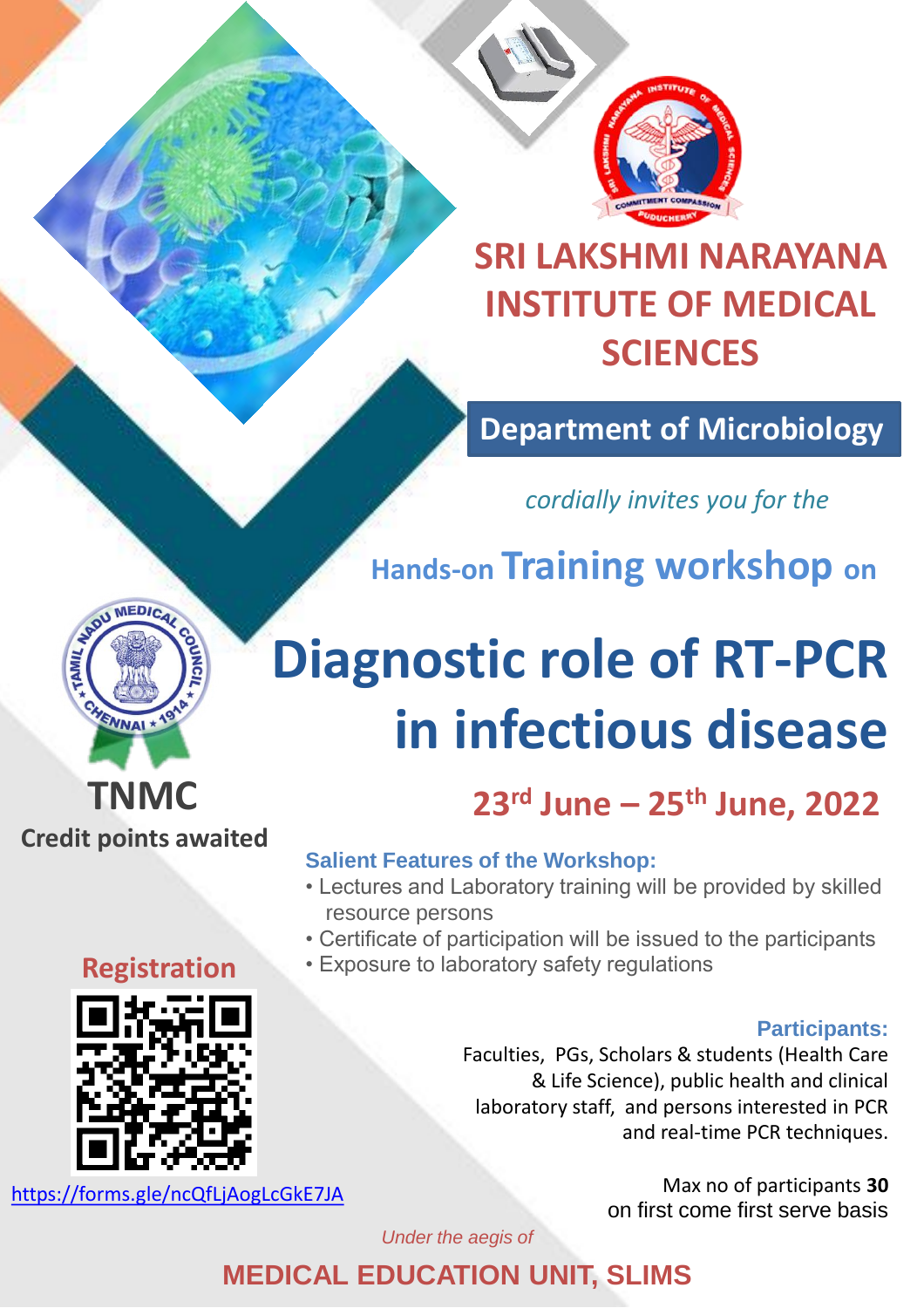### **CHIEF PATRONS Dr. S. Jagathrakshakan**

(Founder Chancellor, Bharath Institute of Higher Education & Research, Chennai)

## **Dr. J. Sundeep Aanand**

(Chairman, Bharath Institute of Higher Education & Research, Chennai)

#### **PATRONS**

## **Dr. G. Jayalakshmi**

Dean, SLIMS, Puducherry

## **Dr. Asayas Bosco Chandra Kumar**

Medical Superintendent, SLIMS, Puducherry

## **Dr. Pammy Sinha**

Vice Principal, SLIMS, Puducherry

**Organizing Chairperson Dr. Abarna. V** Prof & HOD Microbiology

**MEU Co-ordinator Dr. Vijisha Phalgunan** Prof & HOD Anatomy

#### **Organizing committee**

**Dr. Pradha. V** Associate Professor, Microbiology **Dr. Naveen Kumar. C** Associate Professor, Microbiology **Dr. Dhanaleha. P**  Assistant Professor, Microbiology **Mrs. Swathi. S** Assistant Professor, Microbiology **Dr. Vaishnavadevi. G**

Assistant Professor, Microbiology

**Dr. Lijitha. S.G** Assistant Professor, Microbiology

**Dr. Sundar. K**  Scientist cum Technical Director, Molecular Biology Lab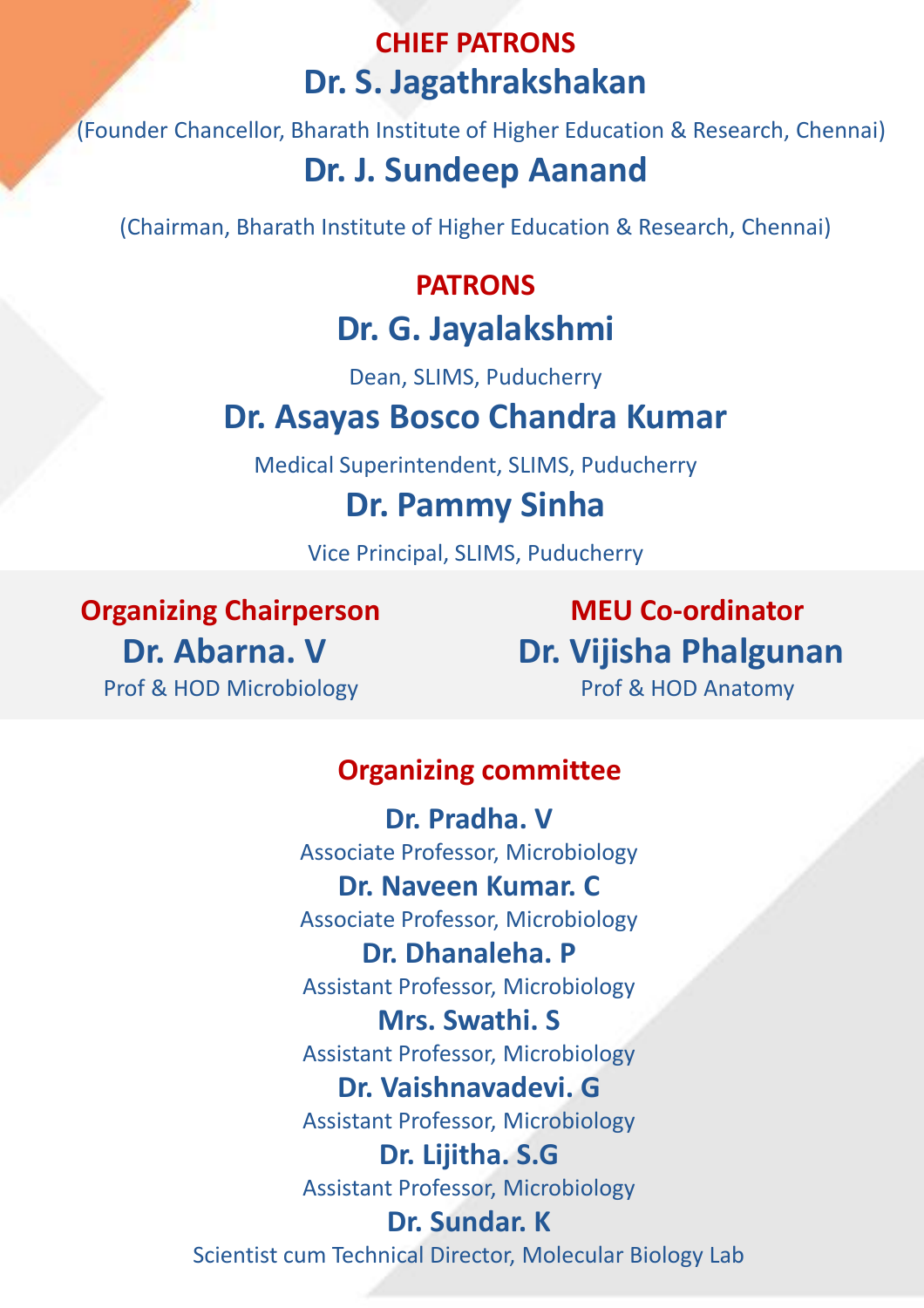|                                           | <b>Workshop Schedule</b>                                                                      |                                                                                               |  |
|-------------------------------------------|-----------------------------------------------------------------------------------------------|-----------------------------------------------------------------------------------------------|--|
| 23.06.2022 (Day 1)                        |                                                                                               |                                                                                               |  |
| 09.30-10.00<br>10.00-10.30<br>10.30-10.45 | Registration<br>Inauguration<br><b>Pretest</b>                                                |                                                                                               |  |
| 10.45-11.00                               | Refreshment                                                                                   |                                                                                               |  |
| 11.00-12.00                               | Introduction to RT-PCR and its<br>applications in disease diagnosis                           | Dr. G. Jayalakshmi<br>Dean, SLIMS                                                             |  |
| 12.00-13.00                               | Recent trends and opportunities<br>in Molecular Diagnosis &<br>Troubleshooting                | Dr. Santhya ST<br>Lab director/Consultant<br><b>Molecular Biologist</b>                       |  |
| 13.00-14.00                               | Lunch                                                                                         | <b>Arunai Medical College &amp; Hospital</b>                                                  |  |
| 14.00-15.00                               | <b>BSL-2 Laboratory workflow</b><br>Biomedical waste segregation and<br>disposal – Hands-on   | Dr. Naveen Kumar. C<br>Asso. Prof. Microbiology<br>Mrs. Swathi. S<br>Asst. Prof. Microbiology |  |
| 15.00-16.00<br>16.00-17.00                | Donning and doffing – Hands-on<br>Sample collection, Transportation<br>and storage – Hands-on | <b>Dr. Sundar</b><br><b>Scientist</b>                                                         |  |
| 24.06.2022 (Day 2)                        |                                                                                               |                                                                                               |  |
| 09.30-10.30                               | <b>Biosafety levels in laboratories</b>                                                       | Dr. Abarna, V<br>Prof. & HOD, Microbiology                                                    |  |
| 10.30-10.50                               | <b>Tea Break</b>                                                                              |                                                                                               |  |
| 10.50-12.00                               | Sample processing and nucleic acid<br>extraction methods                                      | Dr. Pradha. V<br>Asso. Prof. Microbiology                                                     |  |
| 12.00-12.30                               | Video lecture on working principle of<br><b>RT-PCR</b>                                        | Dr. Naveen Kumar. C<br>Asso. Prof. Microbiology                                               |  |
| 12.30-13.30                               | Lunch                                                                                         |                                                                                               |  |
| 13.30-14.30                               | Viral RNA extraction using automated<br>extractor – Hands-on                                  | Dr. Vaishnavadevi. G<br><b>Asst Prof, Microbiology</b>                                        |  |
| 14.30-15.00                               | PCR MM preparation and template                                                               | Dr. Lijitha. S.G                                                                              |  |
|                                           | addition for COVID-19 – Hands-on                                                              | <b>Asst Prof, Microbiology</b>                                                                |  |
|                                           | Handling and operation of $RT-PCR$ –                                                          | <b>Dr. Sundar</b>                                                                             |  |
|                                           | Hands-on                                                                                      | <b>Scientist</b>                                                                              |  |
| 15.30-16.00                               | <b>Good Clinical Laboratory Practice</b><br>(GCLP) – Group Discussion                         | <b>Technical support from</b><br>AtheneseDx                                                   |  |
| 16.00-17.00                               | Result interpretation and reporting                                                           |                                                                                               |  |